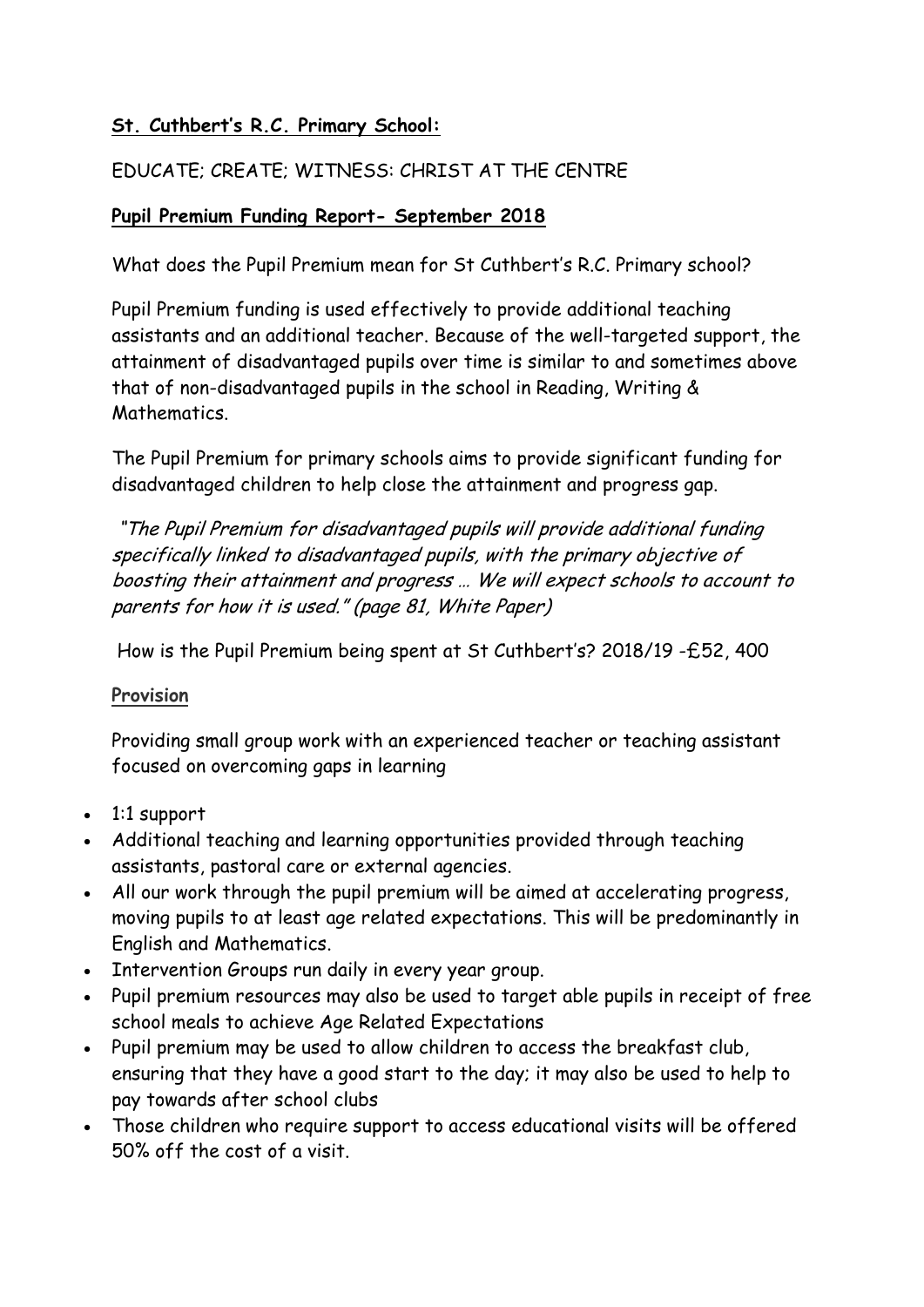## **Reporting**

The impact of pupil premium will be monitored through tracking and pupil progress meetings. An outline of the provision will be kept for each year group and individual child.

The priority for Pupil Premium is about raising attainment for pupils on FSM and school intends to use the funds in this manner. Additional support may also be available to those who need it for educational visits, breakfast club, music tuition and after school clubs.

| <b>Year Group</b> | No. of<br>children | Achievement in<br>Oct 2018                    | Additional Resources provided (in<br>addition to those already listed<br>in the Provision list)                                                                                                        |
|-------------------|--------------------|-----------------------------------------------|--------------------------------------------------------------------------------------------------------------------------------------------------------------------------------------------------------|
| Rec               | 3                  | 66.6% Emerging<br>33.3% Expected              | <b>Educational Psychologist Reports</b><br>Access to the sensory Room                                                                                                                                  |
| Y1                | $\overline{c}$     | 50% Emerging<br>50% Expected                  | Weekly Access to Nurture group<br>Implementations of<br>recommendations from the Visual<br><b>Impairment Team</b>                                                                                      |
| <b>Y2</b>         | $\overline{7}$     | 43% Emerging<br>43% Expected<br>14% Exceeding | <b>Educational Psychologists Reports</b><br><b>AOT</b> recommendations<br><b>SALT</b> recommendations<br>implemented<br>Weekly access to Nurture Group<br>Daily time in the Sensory room               |
| Y3                | 5                  | 60% Emerging<br>40% Exceeding                 | <b>Educational Psychologist Reports</b><br><b>SALT</b> recommendations<br>implemented<br><b>AOT</b> recommendations<br>Implemented<br>Weekly access to Nurture Group<br>Daily time in the Sensory room |
| <b>y4</b>         | 5                  | 20% Emerging<br>60% Expected<br>20% Exceeding | <b>SALT Recommendations</b><br><b>School Counsellor Sessions</b>                                                                                                                                       |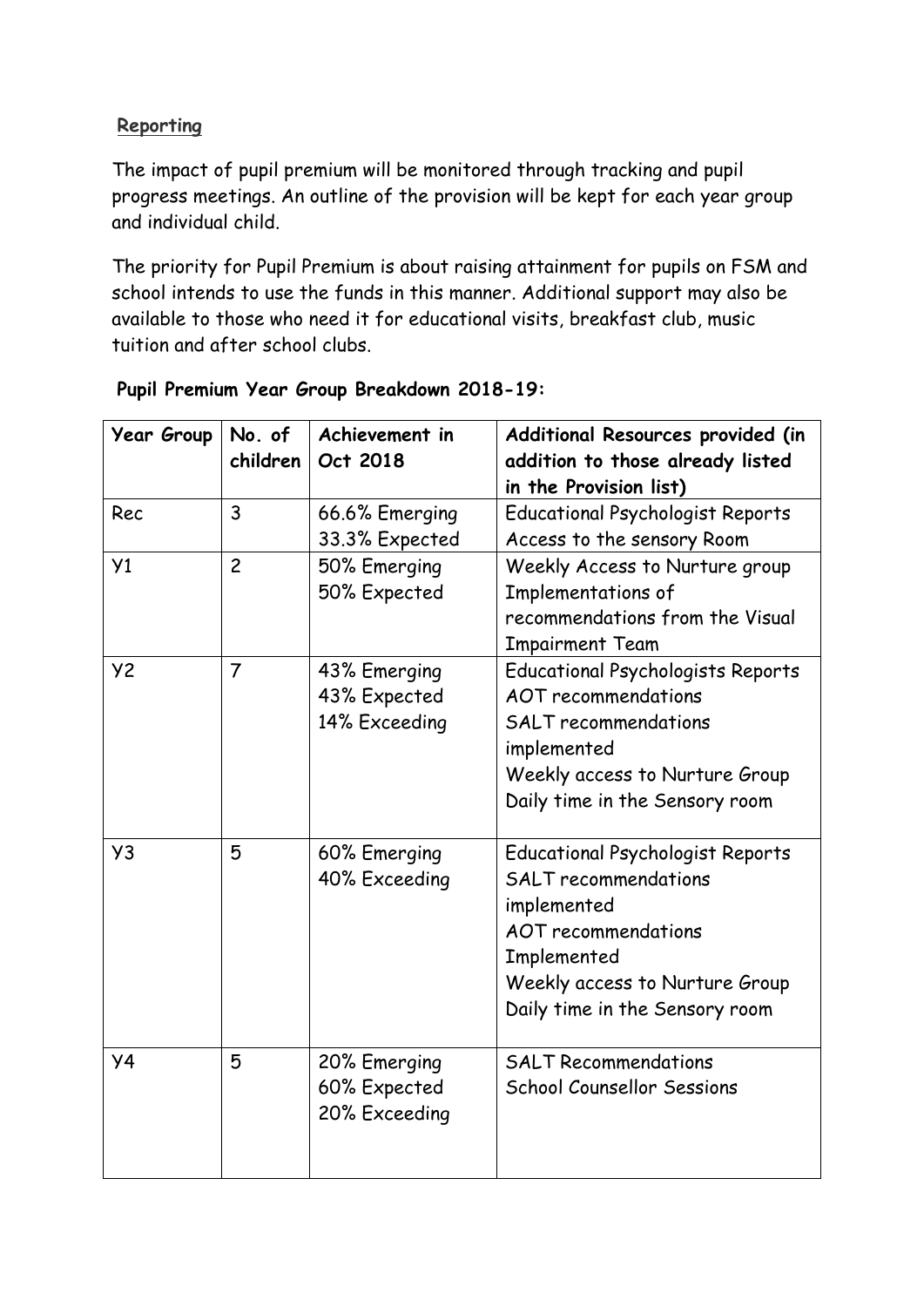| Y5        | 7 | 29% Emerging<br>57% Expected<br>14% Exceeding | Occupational Therapy<br>recommendations implemented<br>AOT recommendations<br>implemented<br>Weekly access to Nurture Group<br>Daily time in the Sensory room<br>School counsellor sessions               |
|-----------|---|-----------------------------------------------|-----------------------------------------------------------------------------------------------------------------------------------------------------------------------------------------------------------|
| <b>Y6</b> | 5 | 60% Expected<br>40% Emerging                  | <b>Educational Psychologists Reports</b><br>recommendations implemented<br>AOT recommendations<br>implemented<br>Weekly access to Nurture Group<br>Sensory Room time<br><b>School Counsellor Sessions</b> |

#### **2018 Cohorts:**

**End Of EYFS:** 7% (2 pupils) were eligible for pupil premium – 50% (1 pupil) achieved a Good Level of Development

# **End of Key Stage 1:**

| Subject | Number   | Number        | School     | National   |
|---------|----------|---------------|------------|------------|
|         | of PP    | of            | percentage | Percentage |
|         | children | children      | achieving  | achieving  |
|         | in y2    | achieving     | Standard   | Standard   |
|         |          | standard      |            |            |
| Reading | 4        |               | 25%        | 79%        |
| Writing | 4        |               | 25%        | 72%        |
| Maths   |          | $\mathcal{P}$ | 50%        | 79%        |

# **End of Key Stage 2:**

Pupil Premium children achieving the **Expected Standard** at end of KS2